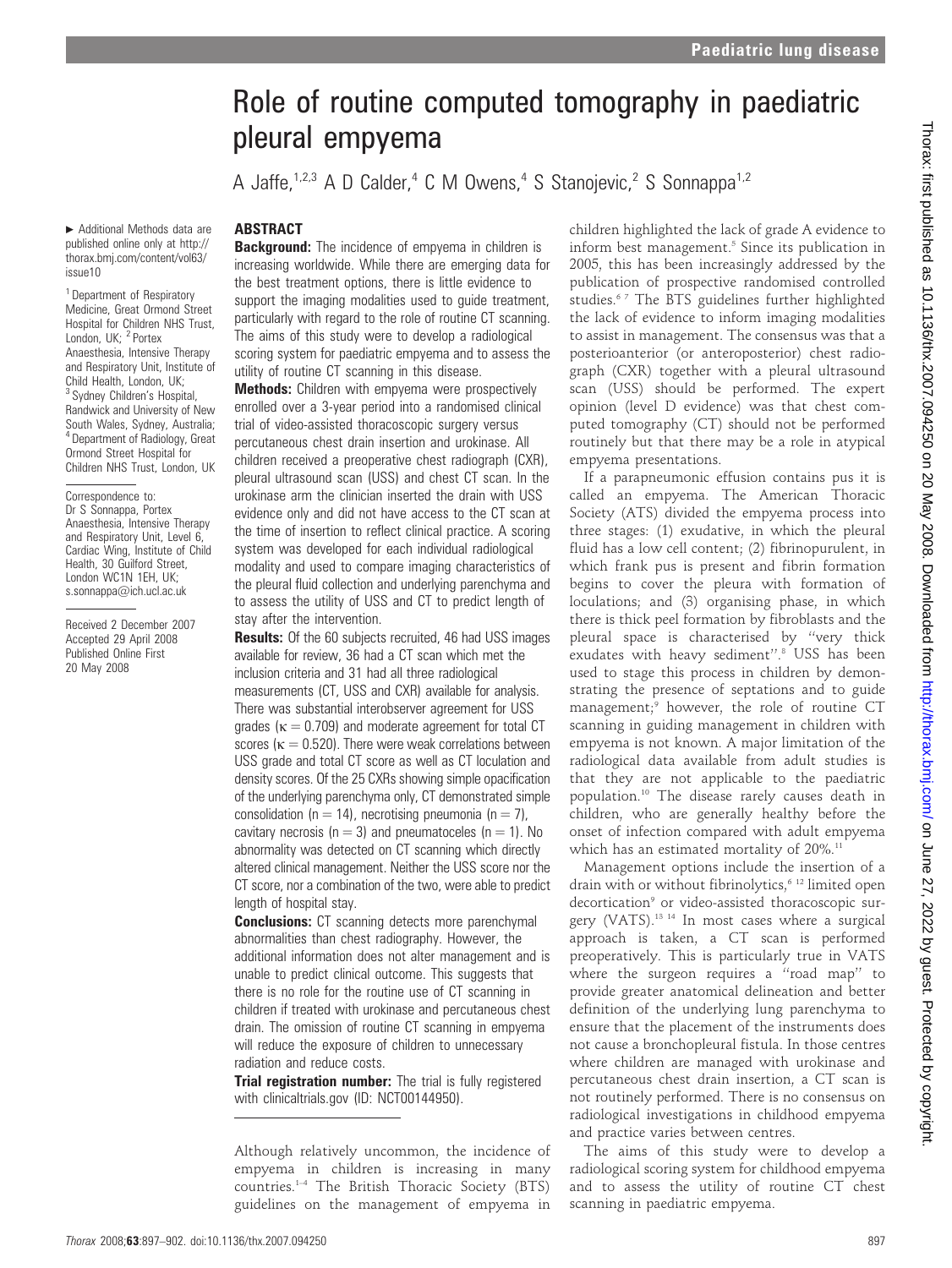#### **MFTHODS**

This study formed part of a previously published prospective randomised study comparing VATS with percutaneous drain insertion and urokinase.<sup>6</sup> Subjects were recruited from children aged  $<$ 16 years referred to our institution, a tertiary paediatric respiratory centre, for further management of complicated parapneumonic effusion over a 3-year period. Preoperative CXR, pleural USS and CT scanning were performed routinely in all patients, irrespective of the treatment group to which they were randomised. However, in order to reflect local standard clinical practice, the CT scans in the VATS group were made available to the surgeons. In the urokinase group the radiologist and paediatrician in charge were aware of the CT image findings; however, at the time of insertion, the clinician inserting the drain did not have the CT information available unless concerns had been raised by the senior clinician or radiologist. The primary clinical outcome measure used for this radiological study was length of stay in hospital following the intervention.

The comparisons between CT and both USS and CXR were twofold: (1) we compared the imaging characteristics of the pleural fluid collection itself as defined by USS and CT; and (2) we compared the evaluation of the underlying pulmonary parenchyma as demonstrated on CXR and CT scans as described below.

#### Pleural collections

#### Ultrasound (USS) evaluation

Patients were referred for a pleural USS examination before treatment (see online supplement for detailed explanation of methodology). The images were subsequently reviewed by two paediatric radiologists (AC, CMO) blinded to patient data. The effusions were graded according to their internal echostructure using a system based on that described by Kearney et  $al^{15}$  but with the addition of an extra grade for highly septated effusions with significant solid components (grade 1, anechoic; grade 2,

echoic fluid without septation; grade 3, septated effusion; grade 4, septations with solid appearing components comprising more than one-third of the effusion; see fig 1). Scores from both radiologists were used for analysis.

#### CT evaluation

CT scans were performed before treatment in all patients. Scans were excluded from analysis if they were performed without intravenous iodinated contrast material as intravenous contrast allows visualisation of pleural inflammation which is not normally possible with a non-contrast enhanced scan. We also excluded scans done at a local hospital prior to admission and transferred with a hard copy or performed following chest drain insertion (see online supplement for detailed explanation of CT methodology). Effusions were graded by fluid density, pleural enhancement, subcostal tissue thickening and loculation/effusion shape (table 1).

Effusions were graded as follows: effusion density was taken as the mean of the CT density in Hounsfield units (HU) recorded from three regions of interest drawn in the centre of the thickest portion of the effusion at three contiguous levels measured by one observer (AC): a density of 0–20 scored 0 and a density of  $>$ 20 scored 1. A cut-off point of 20 HU was chosen as this is generally the accepted upper limit for the density of water-based lesions, for example, in hepatic and renal cysts. The remaining evaluations were performed independently by two paediatric radiologists (AC and CMO).

Parietal pleural enhancement recorded a score of 1, and a score of 2 was given for thick pleural enhancement  $(>2$  mm). Thickening of the subcostal tissues was scored similarly.

We devised a scoring system to reflect the degree of loculation of the effusion through the assessment of effusion shape: an effusion whose visceral surface paralleled the chest wall scored 0, an effusion with convexity or lobulation of the visceral surface with pleura/pleural fluid thickness between the lobulations of

Figure 1 Ultrasound staging of empyema. (A) Grade 1 effusion showing anechoic fluid. (B) Grade 2 effusion showing echoic fluid without septations. (C) Grade 3 effusion showing multiple thick septations. (D) Grade 4 effusion showing multiple septations with solid appearing components comprising more than one-third of the collection.

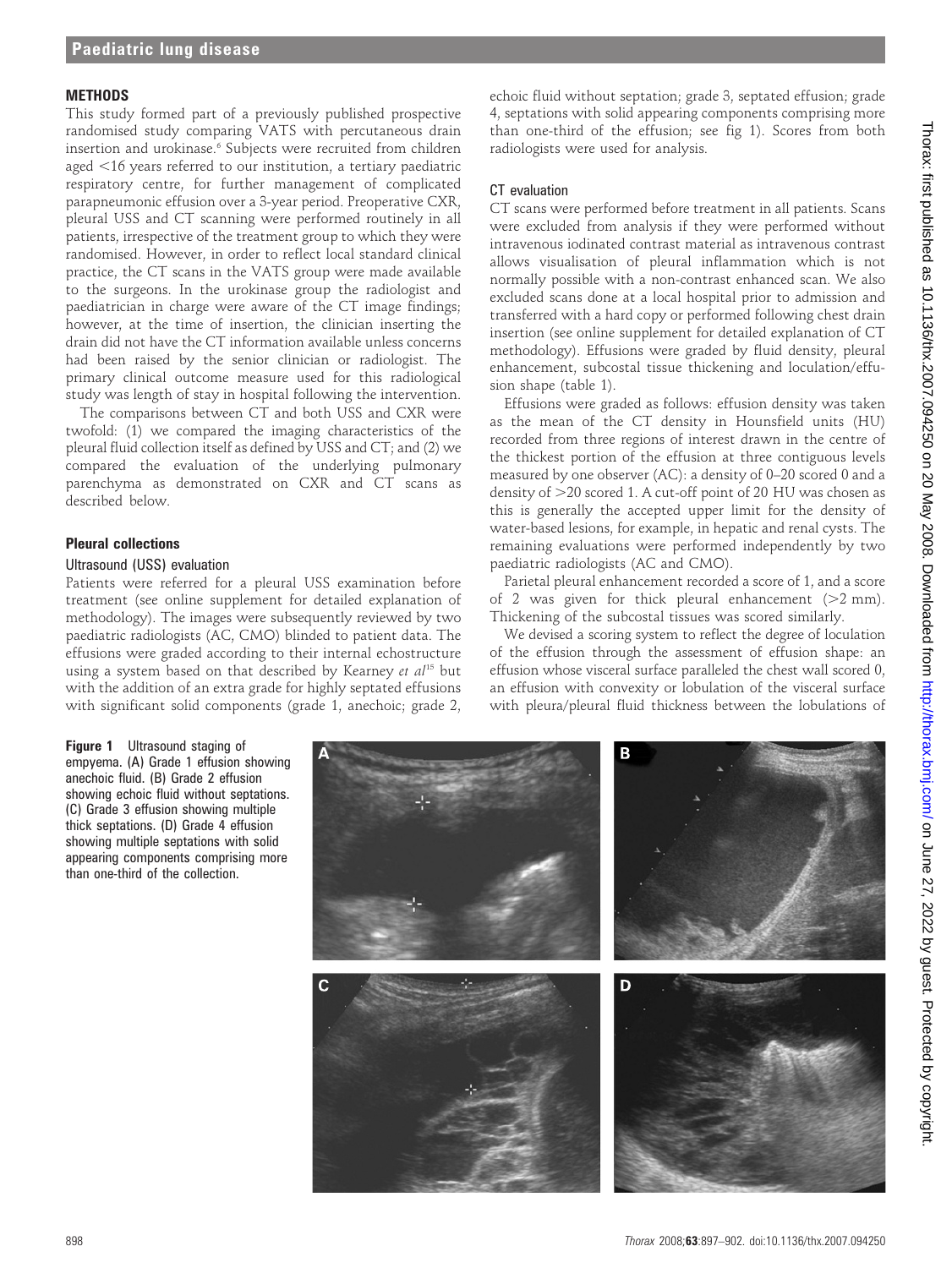**Table 1** CT scoring system for parapneumonic effusions (maximum total score  $= 8$ )

| <b>Fluid density</b>                | <b>Pleural enhancement</b>           | Subcostal tissue<br>thickening       | <b>Loculation/effusion shape</b>                                                                                           |
|-------------------------------------|--------------------------------------|--------------------------------------|----------------------------------------------------------------------------------------------------------------------------|
| Mean density $<$ 20 HU<br>(Score 0) | Absent<br>(Score 0)                  | Absent<br>(Score 0)                  | Simple: Concave medially, parallels chest wall<br>(Score 0)                                                                |
|                                     | Present. $<$ 2 mm thick<br>(Score 1) | Present. $<$ 2 mm thick<br>(Score 1) | Loculated: convex medially or lobulated with<br>separation of lobulations by $>10$ mm of fluid/<br>thickening<br>(Score 1) |
| Mean density $>$ 20 HU<br>(Score 1) | Present. $>2$ mm thick<br>(Score 2)  | Present. $>2$ mm thick<br>(Score 2)  | Incomplete multiloculation: lobulations<br>separated by $<$ 10 mm of pleural thickness<br>(Score 2)                        |
|                                     |                                      |                                      | Complete multiloculation: pockets of fluid<br>separated by normal intervening pleura<br>(Score 3)                          |

HU, Hounsfield units.

.10 mm scored 1, and an effusion whose visceral surface showed lobulations separated by  $<$ 10 mm of pleural fluid or thickening scored 2 (fig 2). If components of the pleural collection were separated by normal pleura, the effusion scored 3. The individual scores were summated to give one total score and scores from both observers were used for analysis.

#### Pulmonary parenchyma

#### Chest radiograph (CXR) evaluation

Posterioanterior CXRs were performed preoperatively in all subjects. The immediate preoperative CXRs were included in the study even if performed at local hospitals before referral to our tertiary unit. Parenchymal changes were classified as simple opacification (including collapse and consolidation with or without air bronchograms) and opacification with cavitation. The CXRs were blindly evaluated by two independent radiologists (AC, CMO) and one paediatric pulmonologist (SS), reporting in consensus, reaching a conclusion by mutual discussion.

# CT evaluation

Pulmonary parenchymal changes were classified in consensus by mutual discussion by two radiologists (AC, CMO) based on the definitions described by Donnelly et al:<sup>16</sup>

- Simple collapse or consolidation: homogeneous opacification and enhancement present with or without air bronchograms or with fluid-filled airways.
- Pneumatoceles: tubular or cystic areas of air density with thin or imperceptible walls, with no evidence of necrotising pneumonia.
- Necrotising pneumonia: ill-defined areas of poorly enhancing lung comprising more than half of consolidated lung.
- Cavitary necrosis: necrotising pneumonia containing irregular areas of air density.
- Pulmonary abscess: well-defined area of intrapulmonary fluid density or cavity with air fluid level, with thick  $(>2$  mm) enhancing wall.

# Statistical analysis

Interobserver reliability for the CT and USS scores between the two observers was assessed using Cohen's kappa (k) with linear weighting. Correlation between USS grade and both the total CT score and the individual component scores were calculated using Kendall's rank correlation. The utility of CT and USS scores to predict the number of days in hospital after the intervention was assessed using multiple linear regression analysis adjusted for intervention (VATS vs urokinase).

# RESULTS

Of the 60 subjects randomised to either VATS or urokinase, 46 had USS images available for review. Thirty-six patients had a CT scan which met the inclusion criteria. Exclusions were as follows: CT performed at local hospital  $(n = 14)$ ; no contrast enhancement due to failure of intravenous access  $(n = 2)$ ; performed with drain in situ  $(n = 3)$ ; unavailable for review  $(n = 5)$ . Thirty-one patients had all three radiological measurements (CT, USS and CXR) available for analysis.

# Pleural collection evaluation

There was substantial interobserver agreement for USS grades  $(\kappa = 0.709)$  and moderate agreement for total CT scores  $(\kappa = 0.520,$  tables 2 and 3). Agreement between the two observers for CT scores was strongest for the subcostal thickening  $(\kappa = 0.568)$  and pleural enhancement scores



bridge of pleural thickening.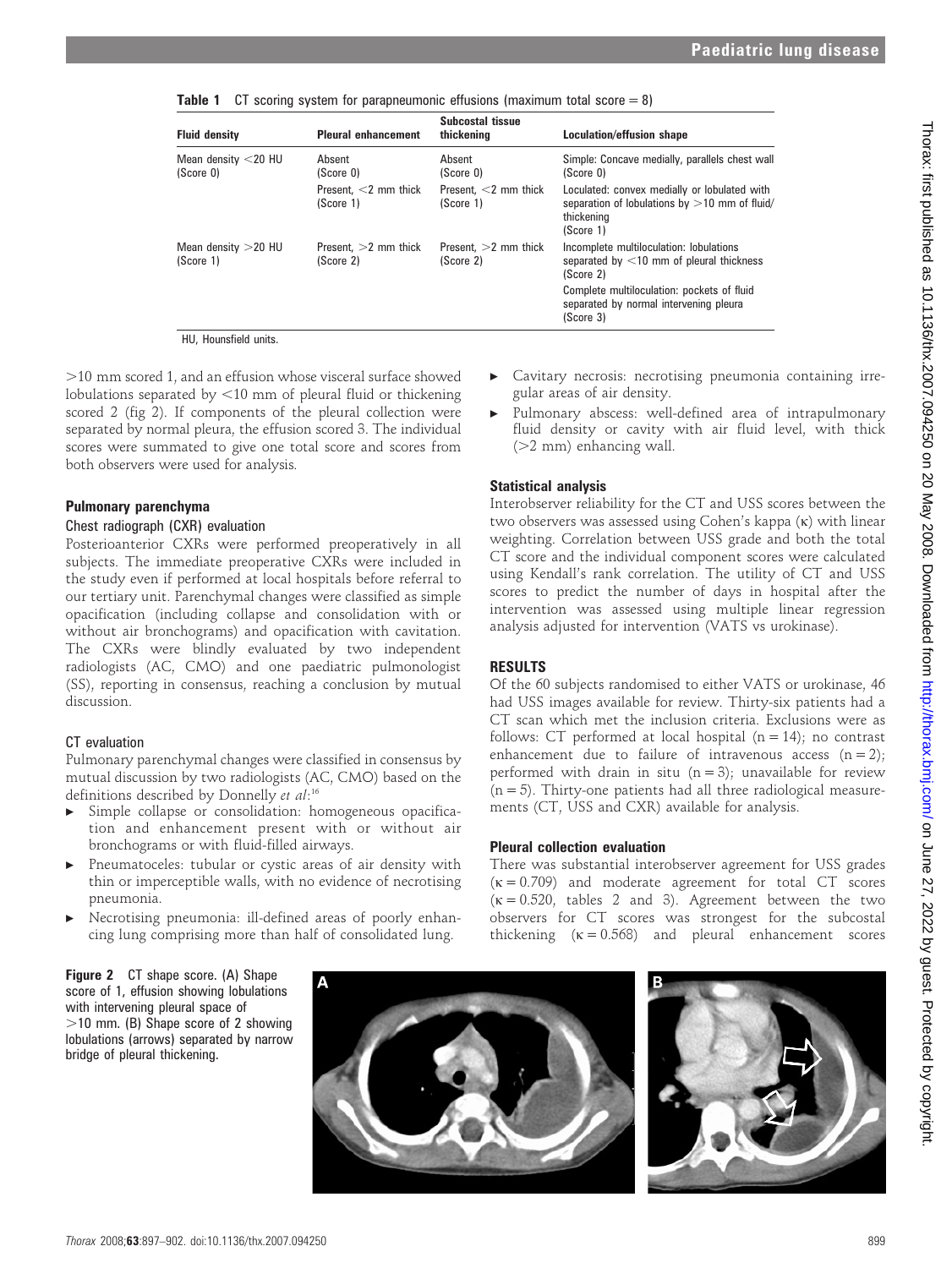|                 | <b>Table 2</b> Frequency of ultrasound grades by observers |
|-----------------|------------------------------------------------------------|
| $kappa = 0.709$ |                                                            |

|                              | <b>Observer 2 ultrasound grades</b> |                |     |   |       |
|------------------------------|-------------------------------------|----------------|-----|---|-------|
|                              |                                     | $\overline{2}$ | - 3 | 4 | Total |
| Observer 1 ultrasound grades |                                     |                |     |   |       |
|                              |                                     | <sub>0</sub>   | 0   | ŋ |       |
|                              | O                                   | 6              | 2   | 0 | 8     |
|                              | 0                                   | $\overline{1}$ | 10  | 2 | 13    |
|                              | 0                                   |                |     |   | 9     |
| Total                        |                                     | 8              | 13  | 9 | 31    |

 $(k = 0.459)$ . Five of 31 effusions showed increased density (score 1 on density score). The majority of effusions showed pleural enhancement (scores 1 and 2: 20/31 for observer 1 and 25/31 for observer 2). Subcostal tissue thickening was present in a minority (scores 1 and 2: 15/31 for observer 1 and 10/31 for observer 2). The majority of effusions showed some degree of loculation (internal convexity and incomplete multiloculation, scores 1–2, 23/31 for observer 1 and 24/31 for observer 2). However, we did not identify any cases of completely multiloculated collections (score 3 on loculation/shape score) where locules were completely separated from each other by normal intervening pleura.

The mean CT score increased across the USS grades for pooled observations (data not shown) with an incremental increase in mean shape, pleural thickening and density score from USS grades 2–4 (only one patient had a USS grade of 1 for each observer). There were weak correlations between USS grade and total CT score as well as the CT loculation score and CT density score (table 4). Despite the positive and statistically significant correlation between USS and CT score, the strength of the relationship is minimal as demonstrated by the low correlation coefficients.

# Pulmonary parenchyma

Twenty-five of the CXRs showed simple opacification of the underlying parenchyma only. Of these, 14 had simple consolidation only, in one case pneumatoceles were present, in seven cases necrotising pneumonia was present and in three cavitary necrosis was present (table 5). Of the six cases with cavitation on the CXR, four showed cavitary necrosis on the CT scan, one showed pneumatoceles and one showed simple consolidation only.

No abnormality was detected on CT scanning which directly altered management. In particular, we did not identify any cases of pulmonary abscess although, in several cases, areas of cavitary necrosis were very well defined but lacked an enhancing wall and therefore did not meet our criteria (fig 3).

# Outcome prediction

In the primary study there was no statistically significant difference in length of hospital stay following intervention between the two treatment groups: median difference 0 (95% CI -1 to 2), ( $p = 0.311$ ).<sup>6</sup> The small sample size in this study precluded comprehensive evaluation of the predictive abilities of the radiographic modalities, although basic multivariable regression adjusted for treatment showed that neither the USS score (geometric slope 1.06 (95% CI 0.72 to 1.59),  $p = 0.744$ ) nor the CT score (geometric slope 1.09 (95% CI 0.96 to 1.23),  $p = 0.182$  nor a combination of the two (geometric slope 1.08 (95% CI 0.97 to 1.19),  $p = 0.151$ ) were able to predict length of hospital stay. Patients with CT findings

|                  | <b>Table 3</b> Frequency of total CT scores by observer |  |  |  |
|------------------|---------------------------------------------------------|--|--|--|
| $\kappa = 0.520$ |                                                         |  |  |  |

|                               | <b>Observer 2 total CT scores</b> |   |              |              |              |   |   |              |
|-------------------------------|-----------------------------------|---|--------------|--------------|--------------|---|---|--------------|
|                               | 0                                 | 1 | $\mathbf{2}$ | 3            | 4            | 5 | 6 | <b>Total</b> |
| Observer 1 total CT<br>scores |                                   |   |              |              |              |   |   |              |
| N                             |                                   | 2 | 1            | 0            | <sup>0</sup> | 0 | n |              |
|                               |                                   | 1 | 3            | <sup>0</sup> | U            | U | ŋ | 5            |
| 2                             |                                   |   | 1            | 2            | 0            | 0 | ŋ | 5            |
| 3                             | U                                 | 0 | 3            | 2            |              | U | U | 6            |
| 4                             | N                                 | 1 | U            |              |              | 2 | U | 5            |
| 5                             | U                                 | ŋ | U            | 0            | 2            | ŋ |   | 3            |
| 6                             | n                                 | 0 | n            | n            |              | n |   | 2            |
| Total                         | 3                                 | 6 | 10           | 8            | 9            | 7 | 8 | 31           |

other than simple consolidation or pneumatoceles did not have a different outcome. Patients in the VATS arm with simple consolidation ( $n = 7$ ) had a median stay of 5 days (range 4–16) and those with complicated parenchymal disease  $(n = 7)$  a median stay of 5 days (range 4–12). Patients in the urokinase arm and simple consolidation  $(n = 10)$  had a median stay of 5 days (range 5–9) while those with complicated parenchymal disease ( $n = 7$ ) had a median stay of 8 days (range 5–16).

# **DISCUSSION**

We have developed a novel radiological scoring system for children with empyema and demonstrated that CT scans detect more parenchymal changes than CXRs and that no additional abnormality was detected which directly changed clinical management. Furthermore, neither modality alone or in combination was able to predict the clinical outcome and therefore appear to be poor markers of disease severity, albeit these analyses are based on small numbers. These findings suggest no role for routine CT scanning in the management of children with empyema if managed with percutaneous drainage and urokinase.

USS is a central investigation in the management of paediatric empyema, offering several key strengths: it is portable, non-invasive, does not use ionising radiation and provides a dynamic assessment of the chest. It is cheap and relatively easy to perform and is able to differentiate pleural fluid from consolidation, estimate the effusion size and guide chest drain placement. It is also able to demonstrate the presence of fibrinous septations within pleural collections.17–19

CT scanning has several potential strengths as it is able to provide an examination of the entire thorax without being limited by the presence of air or bone compared with USS. It is also able to provide an accurate ''road map'' of the pleural space for an operating surgeon. CT can provide an accurate assessment of the pulmonary parenchyma beneath an effusion, the assessment of which is often limited on chest radiography by the presence of pleural fluid. However, CT has many disadvantages: it is unable to detect the presence of fibrinous septations, which are usually too thin and of insufficient density to identify,<sup>17-19</sup> and requires sedation or anaesthesia in an uncooperative child. The principal weakness of CT, however, is its use of ionising radiation. At our institution the CT dose is estimated to be approximately 115 times that of a  $CXR$ ,<sup>20</sup> and this may be considerably higher in units not using paediatric dose optimisation. Radiation dose reduction is of particular importance in children as they are more susceptible to the risks of radiation and have a substantially increased lifetime cancer risk compared with the older population following a single CT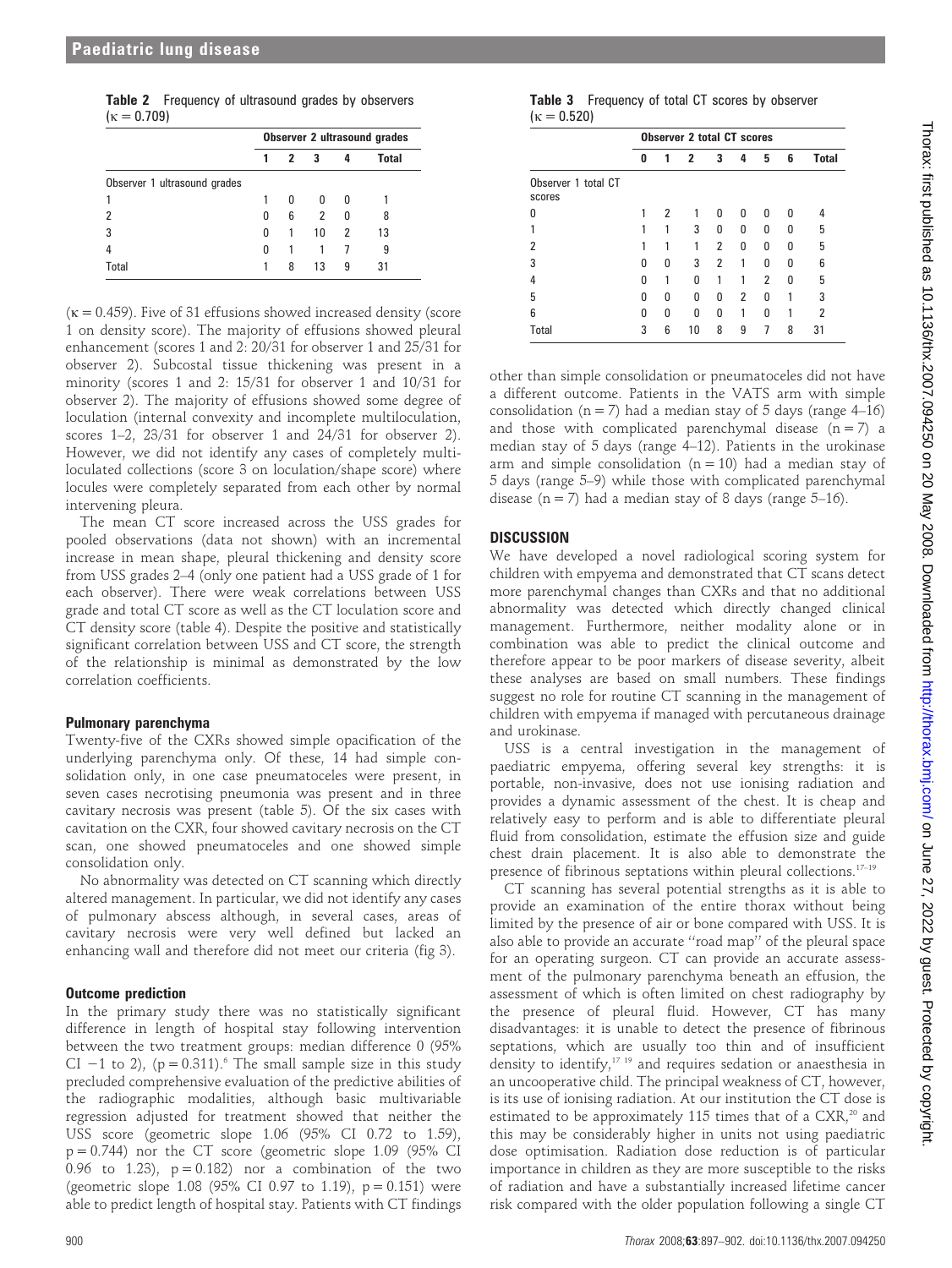Table 4 Correlation coefficients (Kendall's tau) between ultrasound (USS) grade and CT scores from pooled observations

| <b>Correlation</b>                                                         | Kendall's tau (95% CI)     | p Value |
|----------------------------------------------------------------------------|----------------------------|---------|
| USS grade vs CT score                                                      | $0.308$ (0.118 to 0.512)   | 0.0035  |
| USS grade vs CT density score                                              | 0.271 (0.0351 to 0.458)    | 0.0246  |
| USS grade vs CT pleural enhancement $0.208$ ( $-0.0218$ to 0.448)<br>score |                            | 0.0716  |
| USS grade vs subcostal thickening<br>score                                 | $0.188$ (-0.0475 to 0.402) | 0.1036  |
| USS grade vs CT shape score                                                | $0.367$ (0.132 to 0.563)   | 0.0014  |

scan.<sup>21</sup> A CT examination in a child can thus only be justified if the result is likely to impact on clinical management. This study has shown that, although CT scans were able to detect more detailed parenchymal findings than CXR in our population, no CT scan detected an unexpected abnormality which directly altered clinical management—for example, the detection of an unexpected lung abscess requiring prolonged antibiotics $22$  or drainage.<sup>23</sup>

There are no well validated scoring systems for the severity of empyema measured by CT. Donnelly and Klosterman<sup>24</sup> used a simple 4-point system based on pleural and subcostal fat thickening along with changes in the chest wall. They did not assess the density of pleural fluid or loculation/effusion shape and did not perform independent observations with this system (and hence no measure of interobserver variation was given). This scoring system was unable to distinguish between empyema and transudative effusions. Kearney et  $al^{15}$  assessed severity of effusions by size, loculation, pleural enhancement, pleural thickening and pleural septation, but did not combine these features into an overall score. In the absence of a validated scoring system, we devised a novel system for scoring CT findings in empyema, based on previously described features of pleural thickening and thickening of subcostal fat, along with assessments of effusion density and loculation. We found only moderate interobserver agreement for this scoring system. This partly reflects a difficulty with all CT scoring systems of reducing a complex three-dimensional dataset to a single score. Some of the components of the score—particularly the shape score—are quite subjective and hence prone to interobserver variability. We believe the relatively poor level of agreement achieved further highlights the difficulty of using CT as a measure of disease severity in empyema. Furthermore, CT and USS findings do not appear to show a strong relationship, reflecting the very different basis and strengths of these two modalities.

Neither the USS grade nor the CT score, nor a combination of the two, was able to predict outcome. There are very few studies which have used radiology to attempt to predict outcome. In a study of 50 children with empyema who underwent either primary or secondary thoracoscopy, the clinical outcome was not predicted by USS when assessed for echogenicity, thickness of the effusion and presence of septations.25 Similarly, in a prospective randomised study of intrapleural urokinase to treat empyema in children, USS findings were not related to outcome.<sup>12</sup> Kearney et al compared USS and CT scanning in a study of 50 adult patients with parapneumonic effusions. Neither the USS grade nor CT findings of effusion size, pleural thickening or extrapleural fat thickening were able to reliably stage empyema or predict failure of tube drainage.15 We have previously published data demonstrating no difference in clinical outcome between VATS or treatment with urokinase. However, the VATS group was

| Table 5 Parenchymal changes detected on CT |  |  |
|--------------------------------------------|--|--|
| scan and chest radiograph (CXR)            |  |  |

|                       | <b>CXR</b> findings |                   |              |  |  |  |
|-----------------------|---------------------|-------------------|--------------|--|--|--|
| <b>CT</b> findings    | Simple              | <b>Cavitation</b> | <b>Total</b> |  |  |  |
| Simple                | 14                  |                   | 15           |  |  |  |
| Pneumatoceles         | 1                   |                   | 2            |  |  |  |
| Necrotising pneumonia |                     |                   |              |  |  |  |
| Cavitary necrosis     | 3                   |                   |              |  |  |  |
| Abscess               | n                   | n                 |              |  |  |  |
| Total                 | 25                  | ĥ                 | 31           |  |  |  |

significantly more expensive, particularly with the addition of a CT scan.<sup>6</sup> Our study data do not support the use of USS, CT or a combination as a means of predicting the outcome from empyema treatment in children, further supporting the view that the role of routine CT scanning in childhood empyema is questionable.

In our analysis of parenchymal findings, CT demonstrated potentially important findings of necrotising pneumonia or cavitary necrosis in 10/25 patients with apparently simple collapse or consolidation on the CXR. The finding that CT scanning detects more parenchymal changes than chest radiography supports previous published evidence.16 19 26 Empyema appears to be a common accompaniment to cavitary necrosis.<sup>16 27</sup> Importantly, in our study, patients with cavitary necrosis or necrotising pneumonia on CT scanning in addition to empyema showed no difference in outcome from those with simple consolidation, although the numbers involved are small.

This study is subject to several limitations. We recognise that our sample size is small. The initial clinical study was powered to detect a difference of 2 days in the primary outcome measure (number of days in hospital post-intervention) between the two treatment groups and was not powered to detect post hoc differences between radiological modalities. Furthermore, only 31 of the 60 patients recruited had a complete set of valid imaging studies available for review in this study. Of particular note is that 14 patients had CT scans carried out at the local hospital before referral, highlighting the low threshold physicians have for performing CT scans on children with empyema.

**Figure 3** Well-defined cavitary necrosis. CT image showing welldefined area of non-enhancing lung with cavitation adjacent to empyema. As this area lacks an enhancing wall, this could not be defined as an abscess.